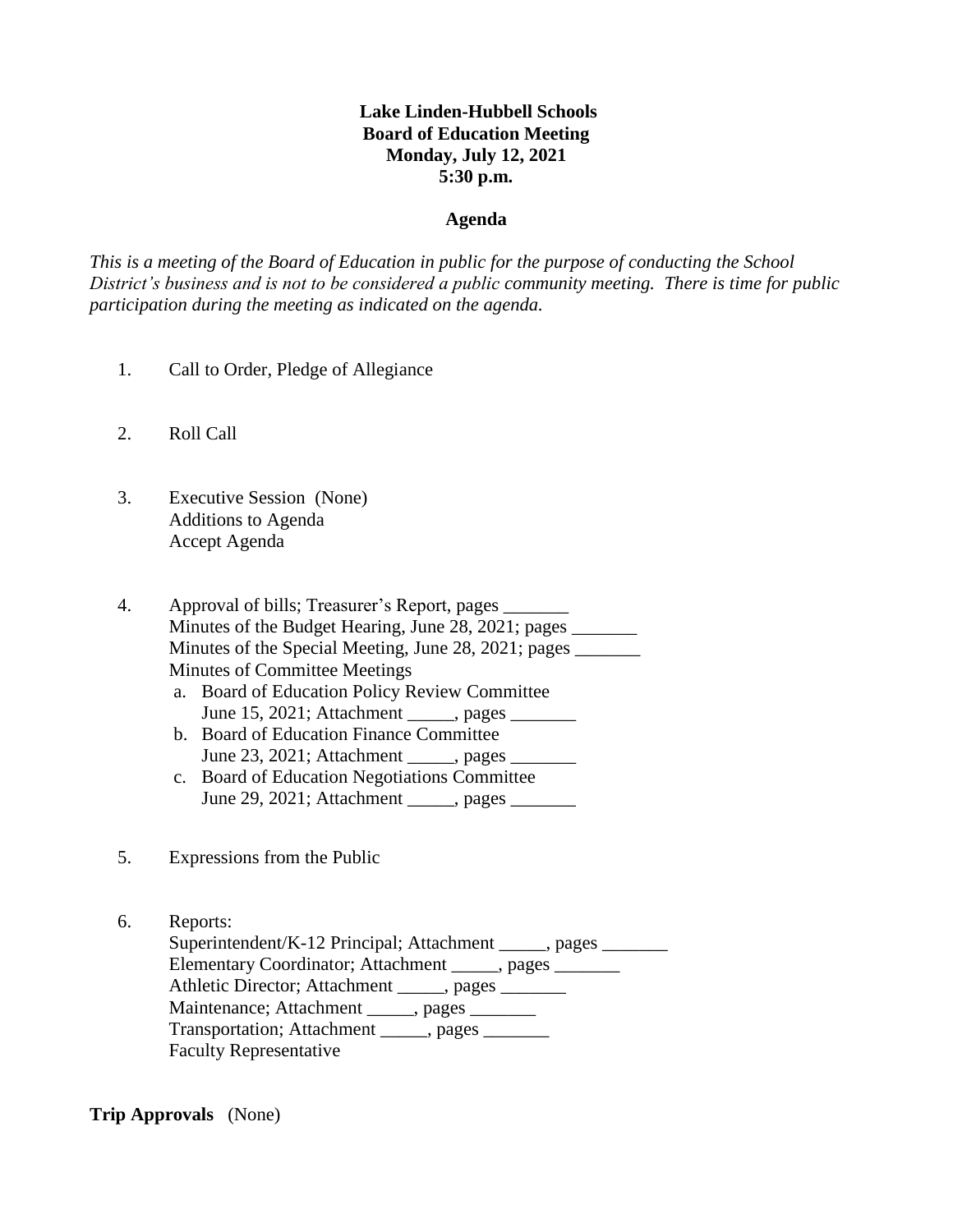## **Board of Education Committee Reports**

- 7. Board of Education Committee Reports
	- a. Board of Education Policy Review Committee June 15, 2021; Attachment \_\_\_\_\_, pages \_\_\_\_\_\_\_
	- b. Board of Education Finance Committee June 23, 2021; Attachment \_\_\_\_, pages \_\_\_\_\_\_\_
	- c. Board of Education Negotiations Committee June 29, 2021; Attachment , pages

## **Board of Education Recognition** (None)

## **New Business**

- 8. Motion: Moved by \_\_\_\_\_\_ and seconded by \_\_\_\_\_\_ to approve the administrative employment contract as presented for Jack Johnson as the Elementary Coordinator for the school year 2021-2022. *Enclosure*
- 9. Motion:

Moved by \_\_\_\_\_\_ and seconded by \_\_\_\_\_\_ that the Board of Education salaries are as follows: President \$350, Vice President \$350, Secretary \$350, Treasurer \$350 and three Trustees \$350 each.

10. Motion:

Moved by and seconded by that Range Bank, Superior National Bank, Michigan Liquid Asset Fund, Torch Lake Federal Credit Union, Huntington Bank and Ameriprise Financial Services serve as the school district depositories.

11. Motion:

Moved by and seconded by that bonding levels be set as follows: Treasurer \$100,000; Superintendent \$100,000; District Accountant \$100,000; all others \$100,000 according to District Policy and insurance company.

12. Motion:

Moved by \_\_\_\_\_ and seconded by \_\_\_\_\_\_ that in accordance with state law, the school district elects to transport all school children within the district who live approximately 1.5 miles or more from the Lake Linden-Hubbell School and all students along highways where the safety of the pupil is concerned. Exceptions will be reviewed on a case-by-case basis.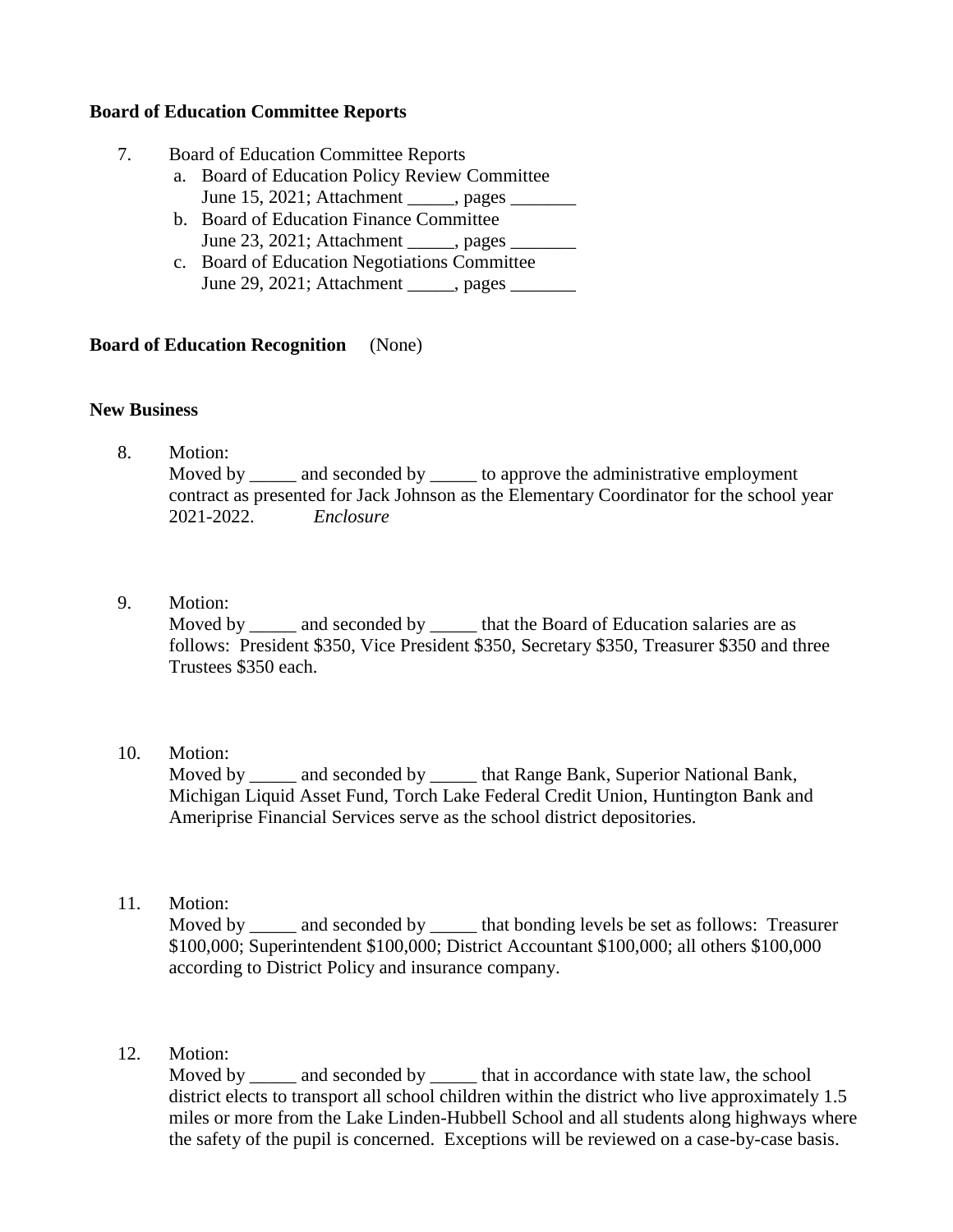13. Motion:

Moved by \_\_\_\_\_ and seconded by \_\_\_\_\_\_ that the following persons be authorized to sign the checks for the district for the accounts indicated.

| General Fund:                                         | Board President, Secretary and Treasurer                                                                                   |  |
|-------------------------------------------------------|----------------------------------------------------------------------------------------------------------------------------|--|
| Payroll Fund:                                         | <b>District Accountant</b><br>Superintendent                                                                               |  |
| Capital Projects:                                     | <b>District Accountant</b><br>Superintendent                                                                               |  |
| Debt Retirement:                                      | <b>District Accountant</b>                                                                                                 |  |
| Athletics:                                            | <b>District Accountant</b><br>Superintendent                                                                               |  |
| <b>Internal Accounts:</b>                             |                                                                                                                            |  |
| <b>High School Activity</b><br>(two signatures)       | <b>High School Secretary</b><br>Superintendent<br><b>District Accountant</b>                                               |  |
| <b>Elementary School Activity</b><br>(two signatures) | <b>Elementary School Coordinator</b><br><b>Elementary School Secretary</b><br>Superintendent<br><b>District Accountant</b> |  |
| <b>Hot Lunch</b>                                      | Superintendent<br><b>District Accountant</b>                                                                               |  |
| <b>Imprest Cash and</b><br>District Scholarship Fund  | Central Office Secretary (or)<br><b>District Accountant</b>                                                                |  |

14. Motion:

Moved by \_\_\_\_\_ and seconded by \_\_\_\_\_\_ to designate the Office of the Superintendent to perform all election duties necessary for conducting all school elections.

# 15. Motion:

Moved by \_\_\_\_\_ and seconded by \_\_\_\_\_ to approve the Lake Linden-Hubbell School memberships and liaisons to: MASSP (Michigan Association of Secondary School Principals), MASB (Michigan Association of School Boards), MASA (Michigan Association of School Administrators), HPS (Hospital Purchasing Service), Great Lakes Food Co-op, MAPT (Michigan Association for Pupil Transportation), and MIEM (Michigan Institute for Educational Management).